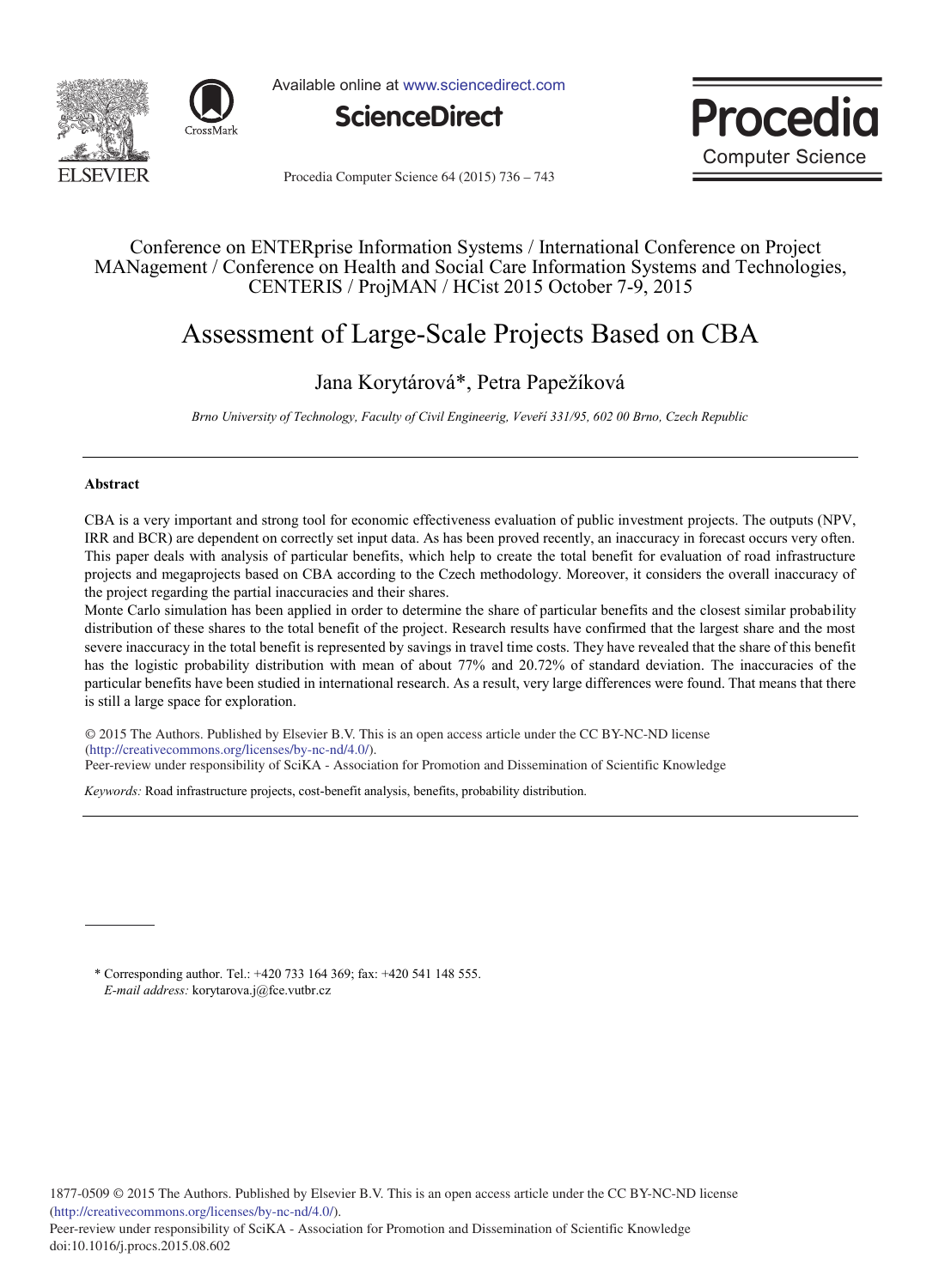#### **1. Introduction**

The large-scale transport infrastructure projects and megaprojects are typical public projects which are financed from public financial resources. According to the fact that public financial resources are scarce, the relevant decisionmaking technique tries to find out which methods are able to calculate and determine economic efficiency of these projects more accurately. For the choice of the most effective projects the basic methodological foundation is the CBA (cost-benefit analysis). This method is based on the creation of NCF as the difference between zero (the infrastructure without project) and investment (the infrastructure with project) variant of project. NCF of both variants consists of total agency costs and total benefits of the project. The total benefit is the sum of particular benefits which are in the Czech Republic created on the basis of the Instruction of Road and Motorway Directorate of the Czech Republic<sup>1</sup>. The analysis has been performed on the sample of 27 Czech large-scale transport infrastructure projects processed during 2013-2015 period and other international scientific resources.

All of these benefits consist of many particular variables, which are related to the technical data gained from the traffic models and their unit prices. As every model which consists of so many variables predicted is followed by an inaccuracy, this phenomenon occurs in this case as well. Not only optimism bias, but also other factors play their role. As a result, every partial benefit produces its volume of imprecision and altogether they cause total difference from the ex-post values.

The aim of this paper is to perform detailed analysis of the shares of partial benefits discussed above in project total benefit and then to use these values as weights for estimation of the possible total inaccuracy of the ex-ante appraisal of the transport infrastructure project.

The paper is structured as follows: firstly, review of the literature dealing with the issue of transport infrastructure projects, their impacts and effectiveness is presented. Then, methodology employed in the research is explained. Consequently, results are presented, discussed and compared with other studies where applicable. Finally, the main findings and the outline of future research directions are provided.

#### **2. Literature Review**

The evaluation of transport projects has a long history, but there is no universal method that is collectively agreed upon. There are many differences between countries regarding the scope and method of evaluation on actual decisionmaking<sup>2</sup>. The time and international comparison showed which methods are suitable and what weak points they have. In the course of years, CBA is not the only tool used for the ex-ante evaluation of transport infrastructure projects, but it is one of the most common methods to be used together with MCA (Multi-criteria analysis) in the European Union countries<sup>3</sup> as well as in countries outside the Europe such as the USA or Japan, to name a few. Methods differ in each country due to their development of the theory and application but they have a lot in common<sup>4</sup>.

An increasing number of studies have demonstrated that the economic evaluation of transport infrastructure projects via CBA has the largest explanatory power<sup>5,6,7,8,9,10</sup>. As can be seen in Fig. 1, for road projects, the CBA is not the only method of appraisal, but definitely the most widely spread one, in some cases combined with MCA or other quantitative methods<sup>12,13</sup>. Countries concerned in Fig. 1 are Austria, Belgium, Denmark, Finland, France, Germany, Ireland, Netherlands, Sweden, Switzerland, the UK, the Czech Republic, Estonia, Hungary, Latvia, Lithuania, Poland, the Slovak Republic, Slovenia, Cyprus, Greece, Italy, Malta, Portugal and Spain.